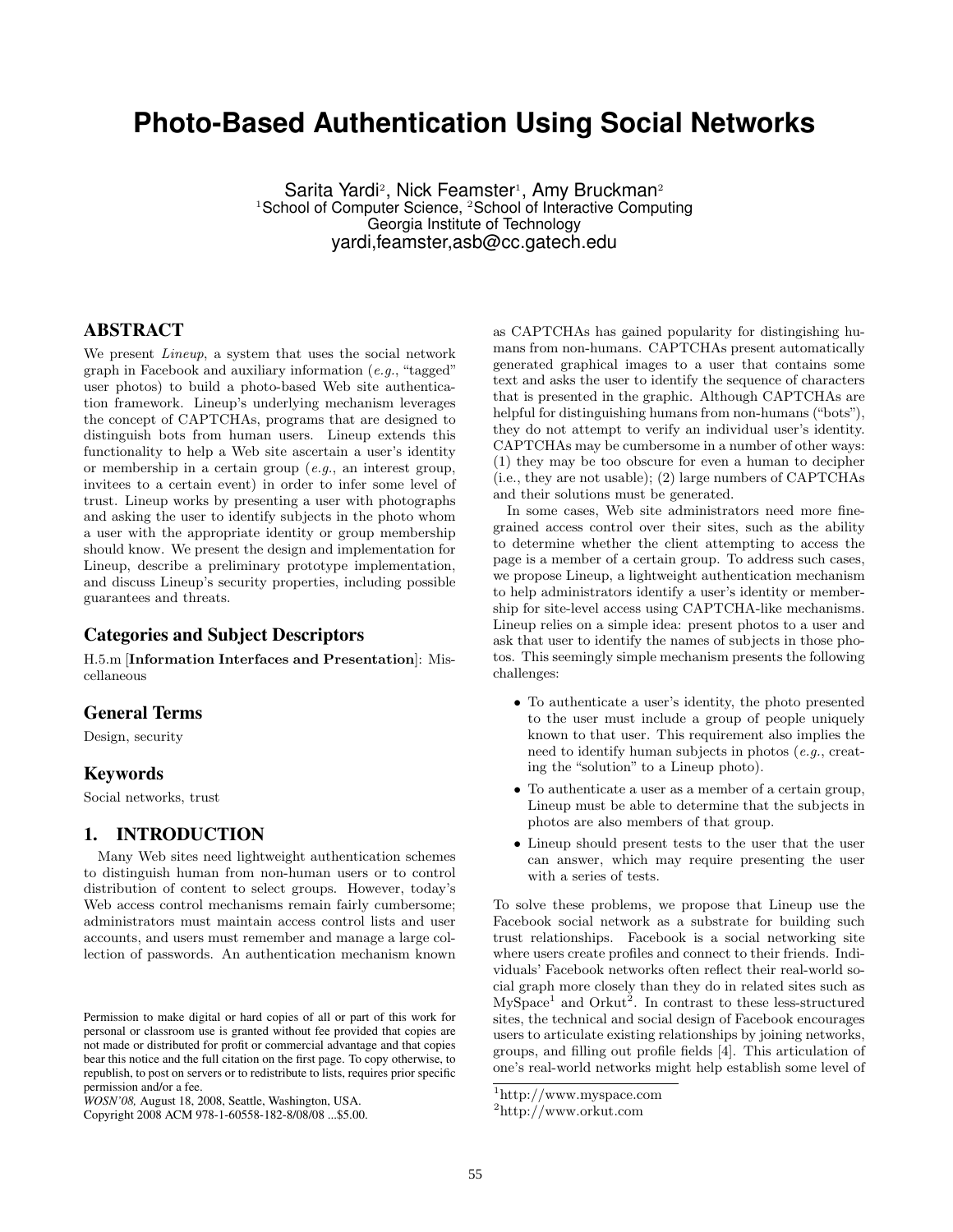accountability among Facebook users, suggesting that they will be less likely to engage in deceptive practices. As such, we hypothesize that an inferring trust within Facebook could be more effective and accurate than on other social networking sites.

Facebook and its open API provide the necessary elements for building an authentication framework by enabling access to a user's friend links and group membership. More specifically, Facebook users upload photographs and manually "tag" photos with the identities of the subjects in the photographs. Lineup exploits the strong relationships that exist in Facebook's user graph to infer this trust with some level of confidence. The system treats the existence of a link between two people as an indicator that the two people know (and, to a certain extent, trust) one another. The system then makes more fine-grained inferences of trust levels based on user-specifications. To authenticate a user, Lineup presents a photograph containing people purporting to be that user's friend, based on shared links and memberships within their social graph. If the links are in fact accurate representations of real-world friendships, then it is likely that a user who is presented with photographs containing these relationships can identify subjects from these relationships in the photograph.

We have built a prototype implementation of Lineup modeled as a standard client-server architecture. A Web server presents one or more Facebook photos to a user (the client) and requests that she identify people or characteristics of the photos to authenticate herself and gain access to the site. Lineup uses the structural group-level features of Facebook to infer basic levels of authentication. This is a relatively weak form of authentication; we do not envision that it will be used for highly secure environments, such as bank accounts. However, for many popular Web sites, such as blogs, wikis, and photo-sharing portals, these levels of authorization are likely to offer users sufficient granularity and control, while also providing them with a simple mechanism to leverage their existing social graph. This reduces the overhead of having to assert individual user-level access and having to implement access control on a site by site basis.

The rest of the paper is organized as follows. In Section 2, we briefly describe related work on image-based authentication. Section 3 describes the design goals of our system and in Section 4 we describe design specifications. In Section 5 we describe our prototype implementation. In Section 6 we discuss security issues and finally, in Section 7, we address possible challenges and conclude with future directions.

#### 2. RELATED WORK

Recent measurements of online social networks have observed a number of shared structural characteristics of these networks, such as power law distributions, scale-free properties, graph evolution, and information cascades [8, 2, 5]. Although these studies frequently conclude with implications of findings for future work, we note that to date, there are few examples of real-world applications that leverage the explicitly social nature of users and content in a graph for building trust into distributed systems. Some studies have modeled real-world networks, such as blogs and viral outbreaks  $(e.g., [6])$ , but these focus on networks as a function of nodes and paths, rather than a function of the subjective and individual relationships and content. In this section, we review structural properties of social networks in the context

of Facebook, and suggest their implications for authentication and trust inference in our system.

We base the design of Lineup on the concept of CAPTCHAs, automated tests that take advantage of human processing power to differentiate humans from computers [1]. CAPTCHAs are most commonly used to authenticate users by requiring that the user type the letters of a distorted sequence of letters or digits. CAPTCHAs have also been proposed for other important practical applications, such as image search, content filtering, spam, common-sense reasoning, computer vision, accessibility, and security [1]. Although CAPTCHAs have been incorporated into a number of the above applications to authenticate a visitor as human, rather than machine, CAPTCHAs have rarely been explored as mechanisms for authenticating a user's identity relative to other human users. Can CAPTCHAs be used to positively distinguish one person from one another, rather than just a person from a machine? A mechanism with this feature opens new research directions in a number of domains, including assessing trust in Web site authentication based on individual user-access controls.

One reason human-human authentication has not yet gained traction in comparison to human-computer authentication is that the process of distinguishing between one person and another requires specific knowledge and context about each individual. There must exist a predefined set of taggings of any given image from which to test one user's identity in comparison to another, but the process of automating knowledge generation—a "smart" CAPTCHA—of individuals is difficult, if not impossible, with current technologies. Furthermore, manual tagging of photos is laborious and not scalable. Crowdsourcing has been popularized as an approach to overcome this challenge, but its real-world feasibility is not yet well-documented (e.g., see Googe Image Labeler<sup>3</sup>).

## 3. DESIGN GOALS

We intend Lineup to be used as a lightweight authentication framework to enable content publishers  $(i.e.,$  users who post content to the Web in the form of blogs, photo albums, etc.) the ability to easily and flexibly control access to their published content. Lineup is not intended as a foolproof mechanism; it prioritizes ease-of-use and tractability over more secure password-based authentication. Any user who can identify the subjects in a photograph, and optionally some additional contextual information, can gain access to the restricted content.

However, Lineup's authentication provides several ancillary benefits that might cause a publisher of content to opt to use Lineup in lieu of standard password-based authentication. In particular, Lineup offers the following benefits:

- Flexibility for administrators/publishers. Content publishers may wish to flexibly and dynamically update the group of users who have access to a set of content.
- Convenience for clients. Users may not always want to remember passwords or accounts for access to every new site or service, particularly when a publisher may want to make each collection of content  $(e.g.,$  photos for a particular party, a blog entry aimed at a particular audience) accessible to a different group of users,

<sup>3</sup>http://images.google.com/imagelabeler/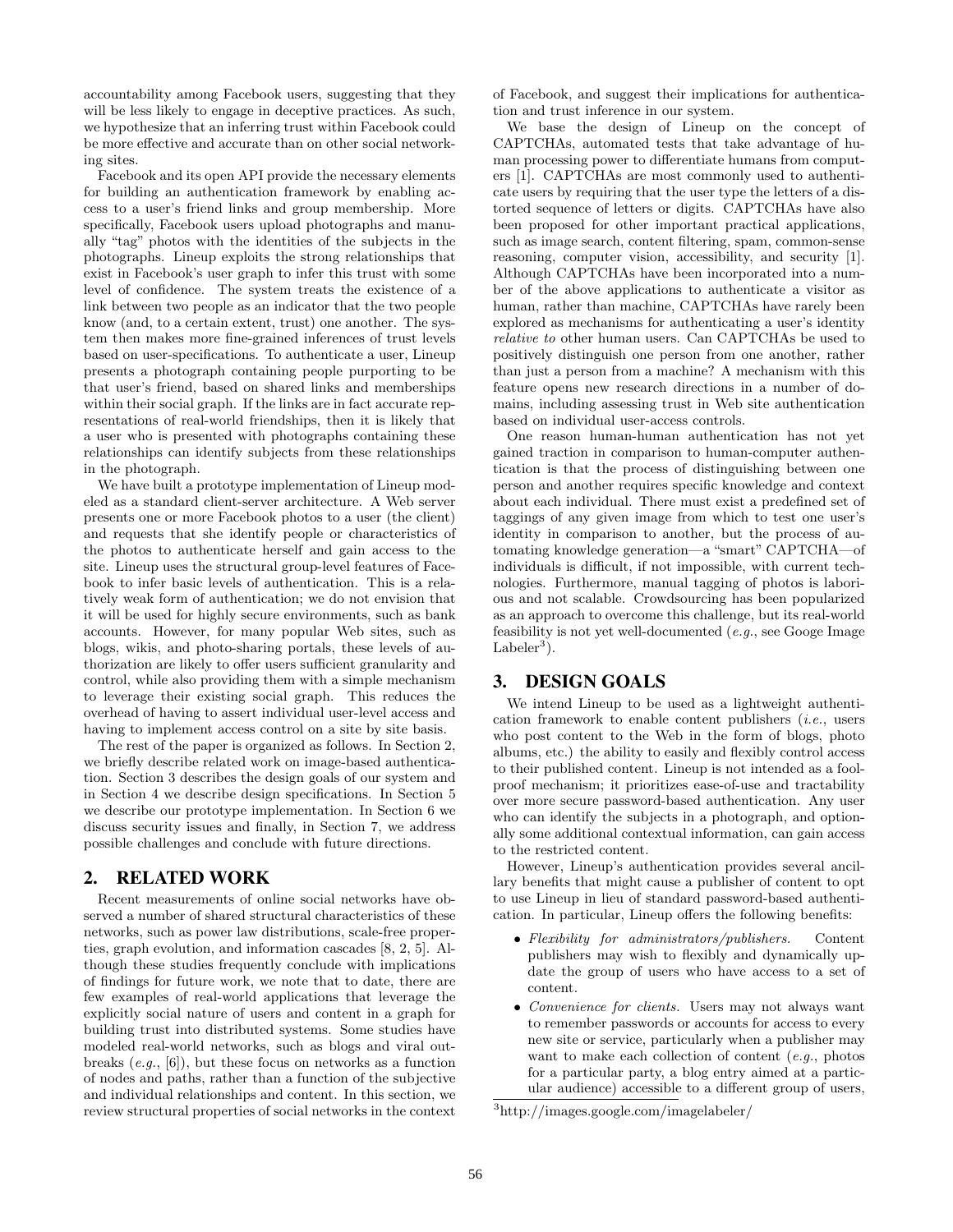and when the membership in the groups themselves may be dynamic.

• Large number of challenges with readily-available solutions. Asking clients to solve puzzles such as CAPTCHAs requires that the server have at its disposal a large number of challenges (in our case, photos) with readily available answers. Facebook photos can serve as a ripe source for such tests, due to the large volume of tagged photographs that are uploaded every day.

## 4. SYSTEM DESIGN

The social tagging process in Facebook introduces a new large-scale phenomenon that we can exploit to automate authentication with a reasonably high level of confidence. Facebook is the number one photo sharing application on the web, with over 14 million Facebook photos uploaded daily (more than the next three largest photo-sharing sites combined)<sup>4</sup>. Furthermore, there are over 66 million users and 250,000 new users a day, with more than 2.2 billion tags in these photos<sup>5</sup>. Although not all users upload photos, and not all of that subset tags photos, the sheer size and scale of overall activity suggests that the user base may be large enough to authenticate a large number of users.

Lineup is implemented as a Facebook application widget that can be embedded in 3rd-party Web sites, such as LiveJournal, MediaWiki, or Flickr, using a simple "embed" script. To use Lineup, a user simply fills in application parameters, including the site that she wishes to control access to, and the Facebook group, network, or event(s) to whom she wishes to give access. Many blog systems like Wordpress or Movable Type support built-in widget management systems as plug-ins. Lineup functions similar to a widget engine, returning an embeddable section of code that she can cut and paste into her site, similar to Google's SearchBar Widget or Yahoo's! Weather Widget<sup>6</sup>. Below we describe Lineup's high-level design and usage model. We describe first how a Web site, or other type of content-providing account, might embed Lineup's authentication mechanism and then describe how the authentication process might incorporate various levels of trust and privacy.

#### 4.1 Design Overview

We intend Lineup to be used for lightweight authentication for a growing number of "semi-public" sites and services. Many potential cases may arise where a user wants to easily restrict access to some content, such as a blog or photo album, to a specific group of users. In these cases, it is not catastrophic if the access control is breached; the primary design goal is to ensure that a user can easily generate access control restrictions based on such groups.

This authentication process proceeds in the following steps:

1. A user defines access control for a certain Facebook group, network, or event. She then associates this access control with some third-party site, such as a LiveJournal blog (e.g., only members or this group, network, or event can have access to this content).

- 2. The user specifies high, medium, or low privacy settings for the protected site or content.
- 3. When a client wishes to log in to that site, the site fetches one or more pictures from Facebook that contain members of the associated group that is allowed to access the content. Facebook then returns to the site both the picture and a list of names of people in that group (i.e., the "solution").
- 4. The user identifies names of users, as well as optional advanced tags, such as location, to gain access to the restricted content.

# 4.2 Levels of Trust and Privacy

Lineup infers levels of trust that should be measured based on a user or site administrator's desired privacy setting using one or more photos that are in her specified group. We draw from Lessig's regulatory architectures of control that govern online behavior [7]. We propose two basic categories of association for Lineup: *memberships* (e.g., groups, networks) and events. Photos within both categories can contain one or more types of tags, which can then be used as authentication mechanisms. Additionally, for a particular event type, Lineup can ask a client: (1) Who was there? (2) When was it?; or (3) What happened? For a membership type, Lineup can ask: (1) Who is a member? (2) What is the name of it? (3) Why was it created?

In both cases, the first requires minimal knowledge of the environment and fulfills only a low privacy requirement. The second requires slightly more familiarity, although could still be guessed by a close outsider. The third is the highest privacy setting and is set by the owner of the third party site itself. She might require that the user describe an obscure object in the photo, an event that was occurring during that photo, or other people who were nearby when the photo was taken. Thus, although not ideal, the burden is on the application user to establish how high the highest privacy setting is. Similar authentication mechanisms have emerged in some smaller, niche-based sites. For example, Sconex<sup>7</sup> is a social networking site for high school students that requires that students answer questions about the school with which they claim affiliation: "Who teaches 10th grade English?" and "What color are the first floor lockers?" are simple for students to answer but more difficult for outsiders.

Users already tag photos with individual identities in Facebook, and Lineup automatically incorporates the second privacy setting level, such as the group, network, or event name, which can be extracted using the Facebook API. Only the third level requires additional effort from the part of the user using the API. Lineup computes a score based on the server-level privacy setting (high/medium/low) and how many tags are accurately identified by the user. A low privacy setting and a correct identification of who is in the photo will authenticate the user. A high privacy setting and a correct identification of who is in the photo but incorrect identifications of when/what/why will reject the request.

# 4.3 Installing the Authentication Framework

A Facebook user who wishes to implement privacy control settings on an external third party site using our Facebook API first logs in to the application and indicates which site

<sup>4</sup>http://www.facebook.com/press/info.php?statistics <sup>5</sup>As of April 2007.

 $6$ http://www.googlewidget.com/googlewidget.html,

http://widgets.yahoo.com/widgets/yahoo-weather

<sup>7</sup>http://www.sconex.com/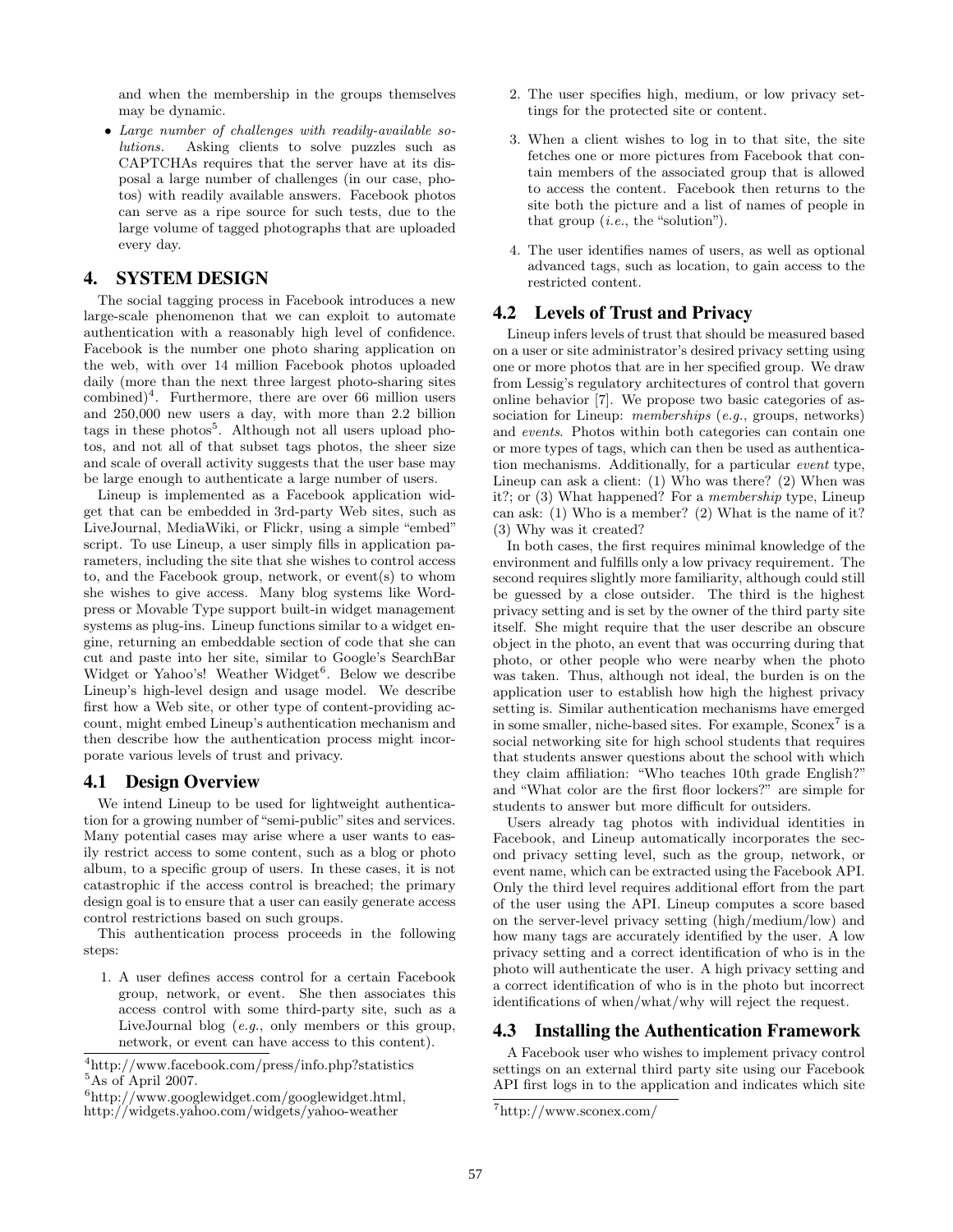

//User identification \$facebook = new Facebook(\$appapikey, \$appsecret); \$user id = \$facebook->require login(); //Get user photos \$photosOfMe = \$facebook->api client->photos get(\$user id); \$getTags = \$facebook->api client->photos getTags(\$photo['pid']);

Figure 2: Identify user and photo tag details

//Extract photo details foreach (SgetTags as \$tag) simgsrc = \$tag['pid'];<br>\$subject = \$tag['pid'];  $S$ description =  $Staaf'$ text'); \$YCoordinate .= \$tag['ycoord'];

Figure 3: Extract photo tagging details

Figure 1: Photo tagging process

she wants to protect. She then has the option of setting high, medium, and low access levels. Trust inference is an an imperfect process and these are not presented as universal privacy settings, but are relative to the site being protected and the Facebook network that she chooses to grant access to. For example, a Flickr user might choose to set high privacy settings to her personal Flickr page, which she has chosen to share with only family members in Flickr. In contrast, she might choose to set low settings to the rest of her Flickr site that she has made openly available to her entire Flickr contact network. Analogously, in Facebook, she might mentally map the high level setting might be to a Facebook group of her closest college friends, of whom there are only five members and who she considers family. In contrast, she might set her low privacy settings to her entire university network, with whom she has only a loose affiliation.

# 5. PROTOTYPE IMPLEMENTATION

Lineup is implemented using Facebook's PHP library and a MySQL backend database. Each file contains three sections: authentication, database queries, and formatted output. Each page first authenticates itself using the key and password to connect to Facebook, then queries the database using the functions provided in the Facebook library or by directly querying the database using fql, Facebook's modified version of SQL. The display is output using Facebook's built-in FBML language.

## 5.1 Implementation Overview

To use Lineup, users first upload their photos into Facebook. They are then able to tag the photos with one or more user names (see Figure 1). These are usually names of other users in Facebook, but the system allows any descriptor to be used. Thus, a photo might be tagged with event or group descriptions or other unique identifiers. The system also allows any other user to tag a photograph, but the tagging must be approved by the photo uploader before it is saved. A user then enters her site information into Lineup and sets the access level appropriately. The system first identifies the user using the built in Facebook login function (see Figure 2). The system then pulls in photos from that particular user's photo database. Depending on the access levels set, the photos might be relatively simple photos with only one

tag, or more complex and difficult to identify photos. The system can select a particular photo or set of photos using an album id or a photo id, or "pid" (see Figure ??). Finally, Lineup retrieves the tags of each photo and the coordinates of each tag (see Figure 2). Tag subject, description, and coordinates are compared to client input in the system and either authenticated or rejected based on a match (see Figure 4). Similar to CAPTCHAs, if the user is unfamiliar with a particular event, but feels she should be granted access to the site, she can choose to try another photo. However, too many restarts will lock her out of Lineup. A limitation of Lineup is that it only works for registered Facebook users. Similarly, for photos that contain multiple people, some of whom may be not tagged, the user must additionally specify if all persons in the photo need to be identified or just a particular subset.

# 6. SECURITY ANALYSIS

A user might be able to determine the identity of users in photos by crawling the Facebook site. Although the ability to crawl the site is limited, the site still typically allows users to see photos of friends-of-friends. A resourceful attacker could perhaps harvest these photos to learn the identities of a group without actually knowing anything about the group or its members. To defend against this attack in general, Lineup would need to apply the third level of privacy (e.g., what is happening in this photograph?). However, in many cases, a user may not be able to cull enough pictures of friends from these relationships to identify all members of a group. Furthermore, such a process requires significant effort on the part of the user, and the effort required would likely outweigh the benefit, given that we only intend Lineup to be used in cases where the "stakes" are low (e.g., photo sharing Web sites, blogs, etc., as opposed to online banking).

Because many users expose a photo of themselves even if their profile is private, a user might also be able to browse Facebook to cull user photos that might help them identify members of a certain group. Similarly, such an attack might require substantial enough effort to thwart most users from attempting to see whatever content is protected.

# 6.1 Fraud and Denial of Service

A malicious user could also mount various attacks to prevent other users from gaining access to a service. For example, someone who wanted to deny users access to a par-